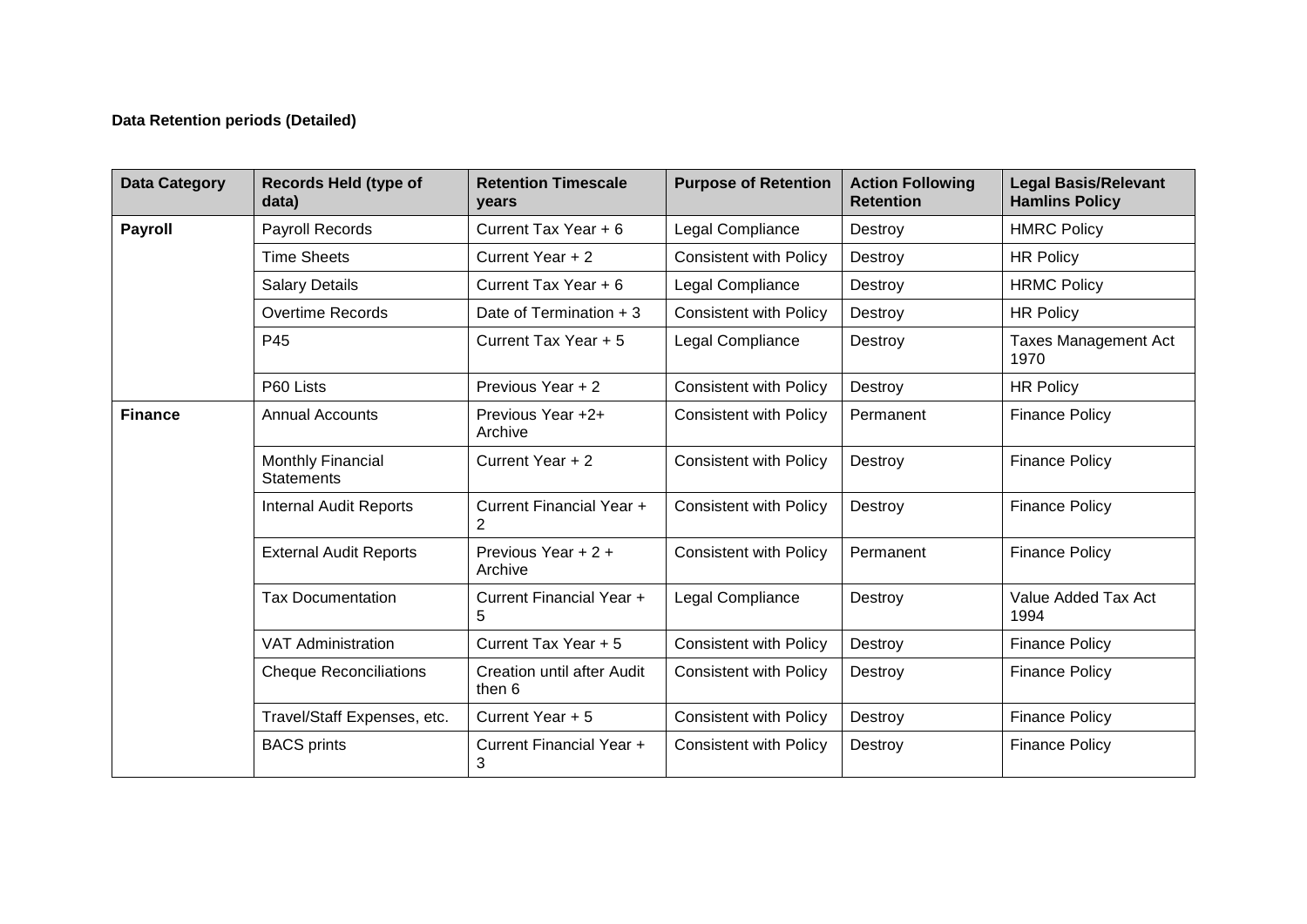|                                  | <b>Legal Costs</b>                                | Current Financial Year +<br>5                                | <b>Consistent with Policy</b> | Destroy        | <b>Finance Policy</b>      |
|----------------------------------|---------------------------------------------------|--------------------------------------------------------------|-------------------------------|----------------|----------------------------|
|                                  | Invoices                                          | Current Year + 5                                             | <b>Consistent with Policy</b> | Destroy        | <b>Finance Policy</b>      |
|                                  | Orders                                            | Current Year + 5                                             | <b>Consistent with Policy</b> | Destroy        | <b>Finance Policy</b>      |
|                                  | <b>Purchase Records</b>                           | Current Tax Year + 5                                         | <b>Consistent with Policy</b> | Destroy        | <b>Finance Policy</b>      |
| <b>Human</b><br><b>Resources</b> | <b>Current Staff Details</b>                      | Retain and check<br>currency                                 | Legal Compliance              | Retain         | <b>CIPD Recommendation</b> |
|                                  | <b>Former Staff Details</b>                       | Date of Termination + 6                                      | Legal Compliance              | Destroy        | <b>CIPD Recommendation</b> |
|                                  | <b>Staff Career Development</b><br><b>Reviews</b> | Retain for current staff<br>Former staff Termination<br>$+2$ | <b>Consistent with Policy</b> | Retain/Destroy | <b>HR Policy</b>           |
|                                  | <b>Attendance Records</b>                         | Date of Termination + 4                                      | <b>Consistent with Policy</b> | Destroy        | <b>HR Policy</b>           |
|                                  | <b>Occupational Health</b><br>Reports             | Date of Termination $+4$                                     | <b>Consistent with Policy</b> | Destroy        | <b>HR Policy</b>           |
|                                  | <b>Employee Counselling</b><br>Returns            | Date of Termination $+4$                                     | <b>Consistent with Policy</b> | Destroy        | <b>HR Policy</b>           |
|                                  | <b>Exit Interview Forms</b>                       | Date of Termination $+1$                                     | <b>Consistent with Policy</b> | Destroy        | <b>HR Policy</b>           |
|                                  | <b>Employment Tribunal</b><br>Records             | Date of Termination + 1                                      | <b>Consistent with Policy</b> | Destroy        | <b>HR Policy</b>           |
|                                  | <b>Personal and Domestic</b><br>Leave Requests    | Date of Termination + 2                                      | <b>Consistent with Policy</b> | Destroy        | <b>HR Policy</b>           |
|                                  | <b>Declaration of Outside</b><br>Employment       | Date of Termination + 4                                      | <b>Consistent with Policy</b> | Destroy        | <b>HR Policy</b>           |
|                                  | <b>Holiday/Leave Registers</b>                    | Date of Termination + 2                                      | <b>Consistent with Policy</b> | Destroy        | <b>HR Policy</b>           |
|                                  | <b>Pension Documents</b>                          | Date of Termination + 6                                      | <b>Consistent with Policy</b> | Destroy        | <b>HR Policy</b>           |
|                                  | References                                        | Date of Termination + 3                                      | <b>Consistent with Policy</b> | Destroy        | <b>HR Policy</b>           |
|                                  | <b>Disclosure Certificates</b><br>(clear)         | <b>Record Receipt Only</b>                                   | <b>Consistent with Policy</b> | Destroy        | <b>HR Policy</b>           |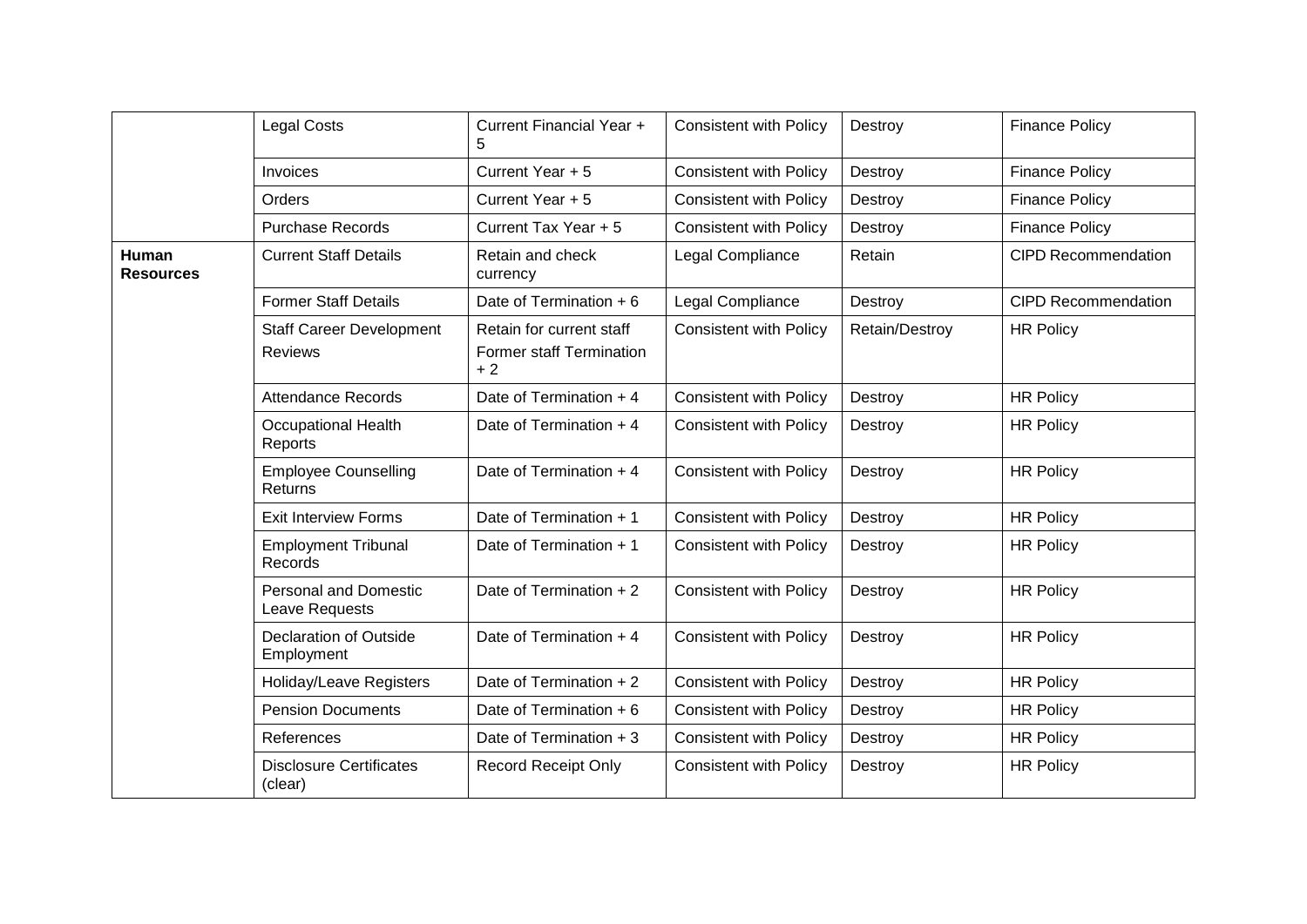|                                    | <b>Disciplinary Records</b>              | Date of Termination + 1            | <b>Consistent with Policy</b> | Destroy                | <b>HR Policy</b>                                               |
|------------------------------------|------------------------------------------|------------------------------------|-------------------------------|------------------------|----------------------------------------------------------------|
|                                    | <b>Grievance Records</b>                 | Date of Termination + 1            | <b>Consistent with Policy</b> | Destroy                | <b>HR Policy</b>                                               |
|                                    | Agency Worker CV                         | Active $+1$                        | <b>Consistent with Policy</b> | Destroy                | <b>HR Policy</b>                                               |
|                                    | Data held on HR System                   | Date of Termination + 6            | <b>Consistent with Policy</b> | Destroy                | <b>HR Policy</b>                                               |
|                                    | <b>Maternity Leave Requests</b>          | Current Tax Year + 3               | <b>Consistent with Policy</b> | Destroy                | <b>HR Policy</b>                                               |
|                                    | <b>Flexible Working Requests</b>         | Date of Termination + 2            | <b>Consistent with Policy</b> | Destroy                | <b>HR Policy</b>                                               |
|                                    | <b>Personnel Files</b>                   | Date of Termination + 6            | <b>Consistent with Policy</b> | Destroy                | <b>HR Policy</b>                                               |
|                                    | <b>Training Records</b>                  | Date of Termination + 6            | <b>Consistent with Policy</b> | Destroy                | <b>HR Policy</b>                                               |
|                                    | <b>Redundancy Details</b>                | Active $+6$                        | <b>Consistent with Policy</b> | Destroy                | <b>HR Policy</b>                                               |
|                                    | <b>Recruitment Documents</b>             | 6 months                           | Legal Compliance              | Destroy                | <b>CIPD Recommendation</b>                                     |
|                                    | Previous Employment<br><b>Details</b>    | 6 months                           | Legal Compliance              | Destroy                | <b>CIPD Recommendation</b>                                     |
|                                    | <b>Successful Post</b><br>Applications   | Transfer to staff file             | Legal Compliance              | Transfer to staff file | <b>CIPD Recommendation</b>                                     |
|                                    | <b>Unsuccessful Post</b><br>Applications | 1 Year                             | Legal Compliance              | Destroy                | <b>CIPD Recommendation</b>                                     |
|                                    | <b>Interview Notes</b>                   | 1 Year                             | Legal Compliance              | Destroy                | <b>CIPD Recommendation</b>                                     |
|                                    | <b>Bank Details</b>                      | Current Tax Year + 5               | <b>Consistent with Policy</b> | Destroy                | <b>HR Policy</b>                                               |
| <b>Health and</b><br><b>Safety</b> | <b>Health and Safety Reports</b>         | Current Year + 5                   | <b>Consistent with Policy</b> | Destroy                | <b>H&amp;S Policy</b>                                          |
|                                    | <b>Health and Safety Records</b>         | 40 (COSHH)                         | <b>Consistent with Policy</b> | Archive                | <b>H&amp;S Policy</b>                                          |
|                                    | <b>Legal Documentation</b>               | Permanent                          | <b>Consistent with Policy</b> | Archive                | <b>H&amp;S Policy</b>                                          |
|                                    | <b>Risk Assessment Reports</b>           | Year of Assessment + 3             | Legal Compliance              | Destroy                | Management of Health<br>and Safety at Work<br>Regulations 1992 |
|                                    | <b>Accident Book</b>                     | 4 years from date of last<br>entry | Legal Compliance              | Archive                | Legislation                                                    |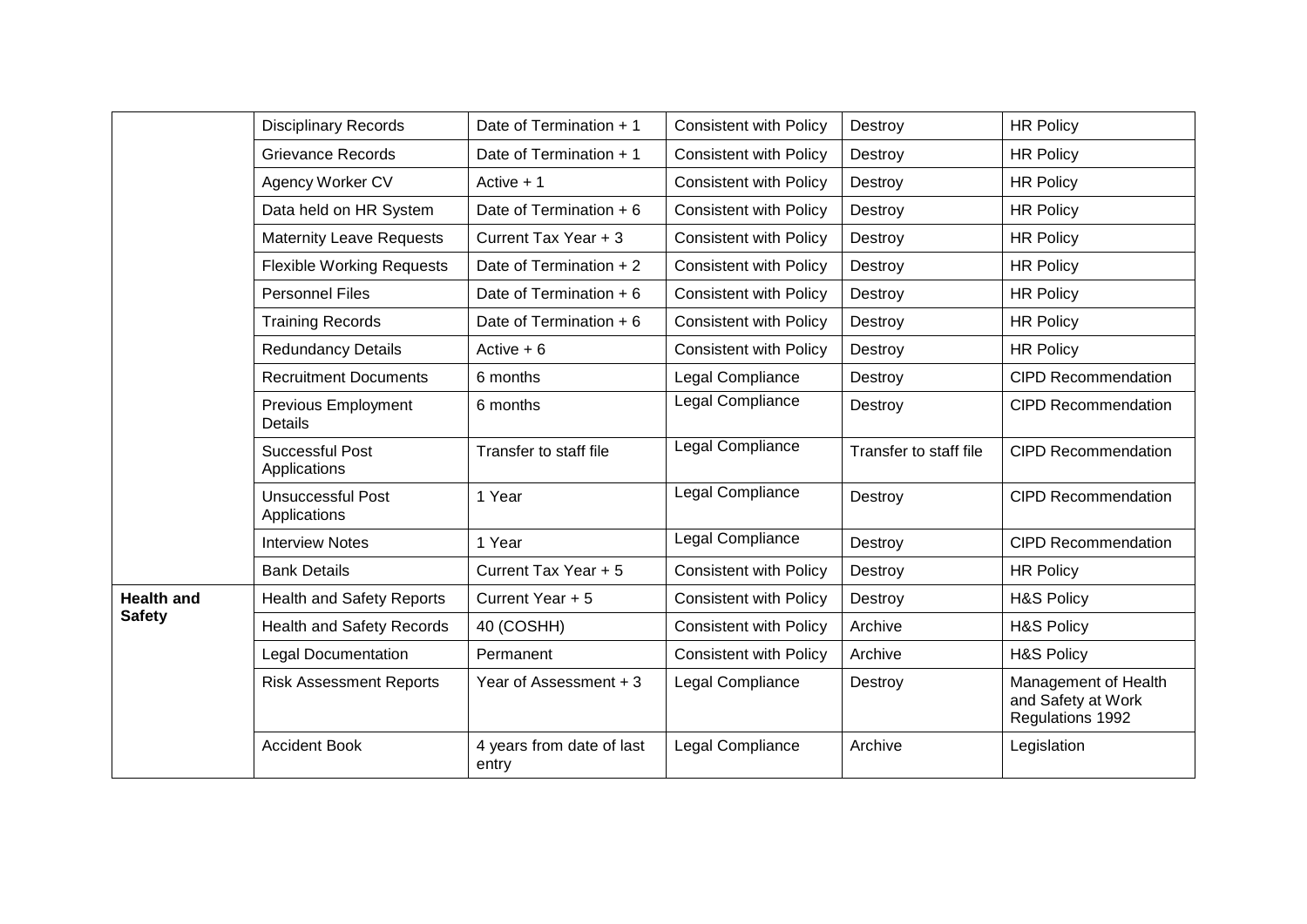|                  | <b>Health and Safety</b><br>Correspondence    | Current Year + 5                           | Legal Compliance              | Destroy   | Legislation            |
|------------------|-----------------------------------------------|--------------------------------------------|-------------------------------|-----------|------------------------|
|                  | <b>Safety Training Records</b>                | Current Year + 6                           | Legal Compliance              | Destroy   | Legislation            |
|                  | <b>Fire Safety Certificates</b>               | Permanent                                  | Legal Compliance              | Archive   | Legislation            |
|                  | Fire Risk Assessment and<br><b>Fire Plans</b> | Active                                     | Legal Compliance              | Archive   | Legislation            |
|                  | PPE Maintenance and<br>Examination            | Current Financial Year +<br>5              | Legal Compliance              | Archive   | Legislation            |
|                  | <b>LEV Monitoring</b>                         | Current Financial Year +<br>6              | Legal Compliance              | Archive   | Legislation            |
|                  | Lifting Operations -<br>Examinations          | Active                                     | Legal Compliance              | Archive   | Legislation            |
|                  | <b>Fire Occurrence Records</b>                | Current Year + 5                           | <b>Consistent with Policy</b> | Destroy   | <b>H&amp;S Policy</b>  |
| <b>Insurance</b> | <b>Insurance Policies</b>                     | 12 years                                   | Legal Compliance              | Archive   | Legislation            |
|                  | <b>Employers Liability Claims</b>             | Permanent                                  | Legal Compliance              | Archive   | Legislation            |
| <b>Estates</b>   | <b>Building Plans</b>                         | Permanent                                  | <b>Consistent with Policy</b> | Available | <b>Property Policy</b> |
|                  | <b>Resource Management</b>                    | Current Financial Year +<br>$\overline{2}$ | <b>Consistent with Policy</b> | Destroy   | <b>Property Policy</b> |
|                  | <b>Legal Documentation</b>                    | Permanent                                  | <b>Consistent with Policy</b> | Archive   | <b>Property Policy</b> |
|                  | <b>Waste Transfer Notes</b>                   | Current Financial Year +<br>$\overline{2}$ | Legal Compliance              | Archive   | Legislation            |
|                  | <b>Waste Consignment Notes</b>                | Current Financial Year +<br>3              | Legal Compliance              | Archive   | Legislation            |
|                  | <b>Business Continuity Plan</b>               | Active                                     | <b>Consistent with Policy</b> | Archive   | <b>Property Policy</b> |
|                  | Security Information                          | Current Year + 5 years                     | <b>Consistent with Policy</b> | Destroy   | <b>Property Policy</b> |
|                  | <b>Leased Property Files</b>                  | End of lease $+5$ years                    | <b>Consistent with Policy</b> | Destroy   | <b>Property Policy</b> |
|                  | <b>Property Files</b>                         | Current Financial Year +<br>5              | <b>Consistent with Policy</b> | Destroy   | <b>Property Policy</b> |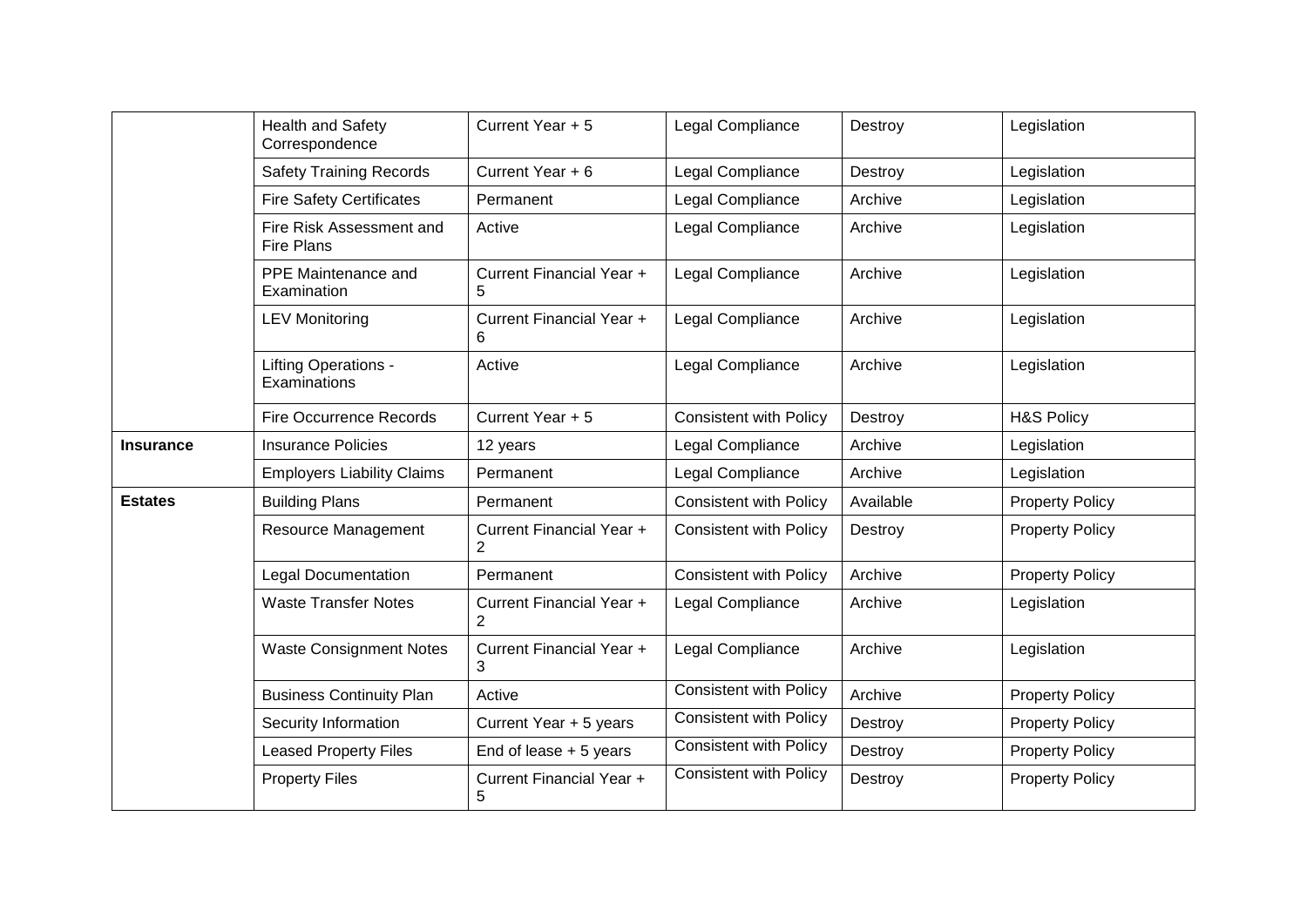|                  | <b>Job Files</b>                         | Current Financial Year +<br>5 | <b>Consistent with Policy</b>                         | Destroy                            | <b>Property Policy</b>  |
|------------------|------------------------------------------|-------------------------------|-------------------------------------------------------|------------------------------------|-------------------------|
|                  | Leases                                   | End of lease $+5$ years       | <b>Consistent with Policy</b>                         | Destroy                            | <b>Property Policy</b>  |
|                  | CCTV recordings                          | 28 days                       | <b>Consistent with Policy</b>                         | Destroy unless<br>legally required | <b>CCTV Policy</b>      |
| <b>Marketing</b> | <b>Promotional Material</b>              | Current Year + Archive        | <b>Consistent with Policy</b>                         | Archive                            | <b>Marketing Policy</b> |
|                  | <b>Public Relations</b>                  | Current Year + Archive        | <b>Consistent with Policy</b>                         | Archive                            | <b>Marketing Policy</b> |
|                  | <b>Community Liaison</b>                 | Current Year + Archive        | <b>Consistent with Policy</b>                         | Archive                            | <b>Marketing Policy</b> |
|                  | <b>Press Cuttings</b>                    | Current Year + Archive        | <b>Consistent with Policy</b>                         | Archive                            | <b>Marketing Policy</b> |
| IT               | <b>Functional Specifications</b>         | Active $+2$                   | <b>Consistent with Policy</b>                         | Destroy                            | <b>IT Policy</b>        |
|                  | Technical<br>Current<br>Specifications   | Active                        | <b>Consistent with Policy</b>                         | Destroy                            | <b>IT Policy</b>        |
|                  | <b>Operating Logs</b>                    | Active $+1$                   | <b>Consistent with Policy</b>                         | Destroy                            | <b>IT Policy</b>        |
|                  | Document<br>Management<br>System         | Current Year + 6              | <b>Consistent with Policy</b>                         | Destroy                            | <b>IT Policy</b>        |
|                  | Emails                                   | Active $+2$                   | <b>Consistent with Policy</b>                         | Destroy                            | <b>IT Policy</b>        |
|                  | <b>Back Ups</b>                          | Permanent                     | System security and<br>infrastructure<br>maintainance | N/A                                | <b>IT Policy</b>        |
| Corporation      | Annual Reporting and<br>Accounts         | Permanent                     | Legal Compliance                                      | Archive                            | <b>Corporate Policy</b> |
|                  | <b>Policy Documents</b>                  | Active $+5$                   | Legal Compliance                                      | Destroy                            | <b>Corporate Policy</b> |
|                  | <b>ManCo Action Points</b>               | Current Year + 5              | Legal Compliance                                      | Destroy                            | <b>Corporate Policy</b> |
|                  | ManCo Minutes                            | Permanent                     | Legal Compliance                                      | Archive                            | <b>Corporate Policy</b> |
|                  | General Correspondence                   | Current Year + 5              | Legal Compliance                                      | Destroy                            | Corporate Policy        |
| <b>SMT</b>       | Senior Management Team<br><b>Minutes</b> | Current Year + 5              | Legal Compliance                                      | Destroy                            | <b>Corporate Policy</b> |